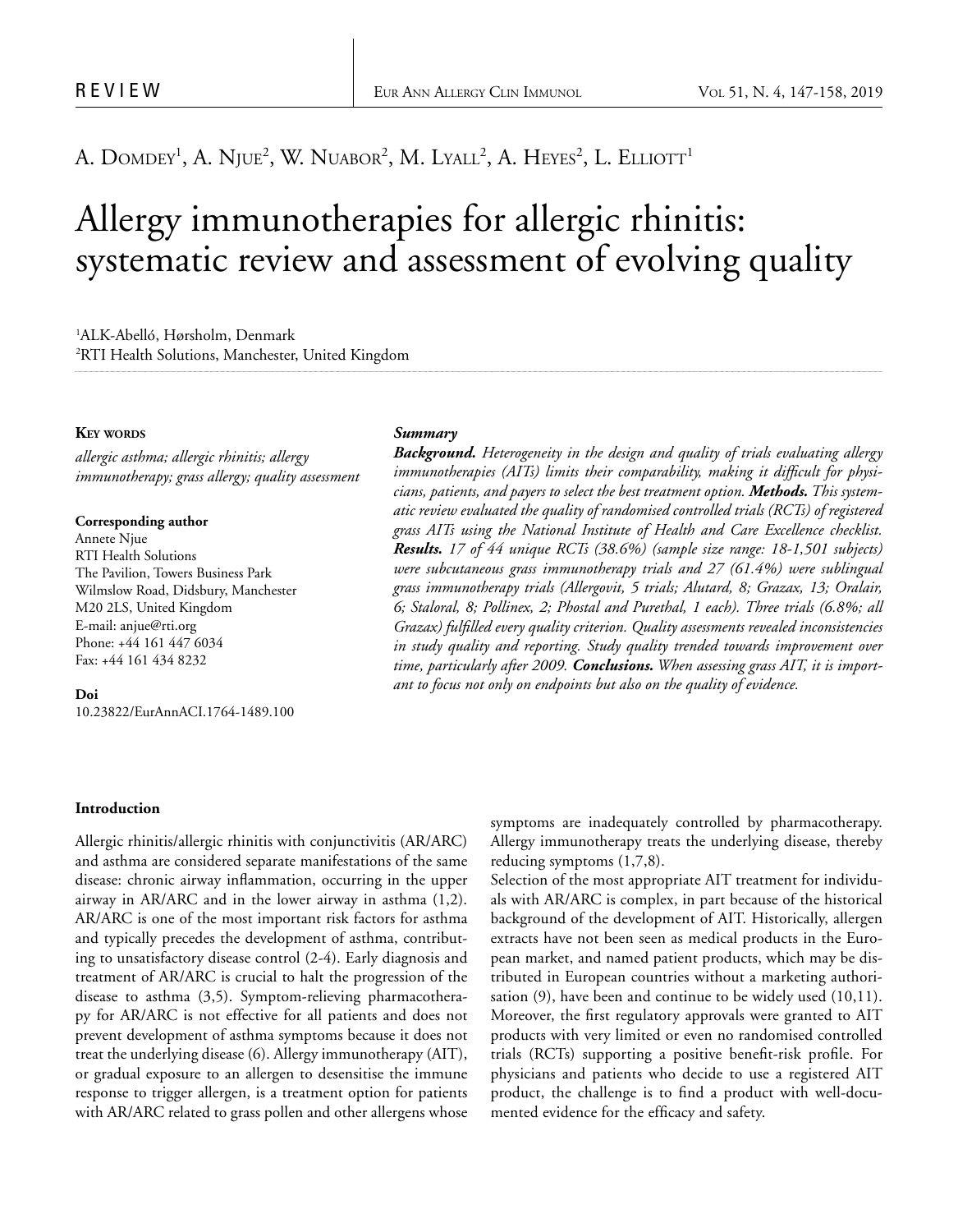Allergen-specific AITs for AR/ARC may be administered subcutaneously or sublingually. In European countries, subcutaneous immunotherapy (SCIT) has been available for more than a century (12). Sublingual immunotherapy (SLIT), which is available in drop formulation and, more recently, in tablet formulation, was first licensed in 2006 (13). There are limitations in the evidence base for SCIT and SLIT products. Early trials of AITs were often uncontrolled and included small sample sizes (10). Placebo-controlled clinical trials are now common, and the quality of these trials has improved in the past decade (14). Nevertheless, heterogeneity in trial design and population limits the comparability of trial results (10,11,14). The European Academy of Allergy and Clinical Immunology (EAACI) has published recommendations regarding clinical outcomes in AIT trials for ARC. These are likely to assist in standardising outcome measures to enable better analysis of clinical efficacy and improve the comparability of results (15).

Clinical guidelines recommend AIT for uncontrolled AR/ARC symptoms. The Allergic Rhinitis and Its Impact on Asthma (ARIA) clinical guidelines recommend AIT, including SLIT or intranasal allergen-specific immunotherapy, for the treatment of AR due to pollen (16). In 2017, the EAACI issued guidelines for AIT for the treatment of AR (17). These guidelines note that some AIT products do not provide sufficient data to support their efficacy in clinical practice and recommend that only standardised AIT products with documentation of efficacy should be prescribed. Specifically, the guidelines recommend preseasonal/co-seasonal SLIT for seasonal AR for short-term benefit and grass pollen SLIT tablets or solution with continuous therapy for AR for long-term benefit.

To support treatment decision making for AITs for AR/ARC, the objective of this study was to conduct a systematic literature review to identify placebo-controlled RCTs of grass AITs used for the treatment of patients with AR/ARC, with the aim of evaluating the quality of published evidence. The review was restricted to grass AIT products that are registered in Europe, including Allergovit, Alutard/ALK Depot, ALK start, Grazax, Oralair, Phostal, Pollinex, Polvac, Purethal, and Staloral.

# **Materials and methods**

Searches were performed on the MEDLINE, Embase, Biosciences Information Service (BIOSIS), and Cochrane Library electronic literature databases on 25 January 2017, with no date, language, or geographical restrictions. Updated searches of the same databases were performed on 24 April 2018. In addition, conference abstracts (EAACI; American Academy of Allergy, Asthma and Immunology [AAAAI]; European Respiratory Society [ERS]; American Thoracic Society [ATS]) were searched from 1 January 2015 to 30 December 2016. Two

study registries (ClinicalTrials.gov and the European Union Clinical Trials Register [https://www.clinicaltrialsregister. eu/]) were also searched for completed trials with results. Bibliographic lists of included recent relevant systematic literature reviews and meta-analyses were searched for further studies of interest.

Search terms included combinations of free text and Medical Subject Headings (MeSH). Specifically, the searches included terms for the population of interest (disease), including AR or ARC and grass or grass pollen (e.g., ("Rhinitis, Allergic" [MeSH] OR "allergic rhinitis"[Text Word] OR "allergic rhinoconjunctivitis"[Text Word]) AND grass[Text Word]); for the interventions or comparators of interest (e.g., "allergy immunotherapy"[Text Word] OR "sublingual immunotherapy- "[Text Word]); and for the study types of interest, including placebo-controlled, randomised, clinical trials (e.g., "Randomized Controlled Trials as Topic"[MeSH] OR "Randomized Controlled Trial"[Publication Type]). Animal studies, phase 1 trials, comments, and editorials were excluded.

The study selection process occurred in 2 phases, during which studies were screened for relevance based on study design, population, interventions included, and language of publication. **Table I** presents the inclusion and exclusion criteria that were used at the level 1 and level 2 screenings. Specifically, at level 1 screening, titles and abstracts of identified studies were reviewed independently by 2 researchers (double screening) for eligibility according to the inclusion and exclusion criteria. Any discrepancies were resolved; when a consensus was not reached, a third researcher was consulted. At level 2 screening, full texts of studies selected at level 1 were obtained and reviewed for eligibility, using the same inclusion and exclusion criteria. Single screening was performed for 52% of articles; double screening was performed for 48% of articles. The inclusion and exclusion processes were documented. Only articles published in the English language were reviewed.

Quality of the included studies then was assessed using a modified version of the checklist recommended by the National Institute of Health and Care Excellence (NICE) (18), which is a validated and accepted quality-assessment checklist and which has been used previously to assess study quality for AIT trials (19). **Table II** presents the items comprising the NICE checklist and the methods used to assess each item. Primary trial publications were the focus of this review; however, any previously published articles describing the study design or methodology of a trial that were cited in the primary publication for that trial also were consulted to identify additional details about the quality-assessment items. Although the quality-assessment items that constitute the NICE checklist are somewhat subjective, they were evaluated consistently across studies, supporting the comparability of the assessments.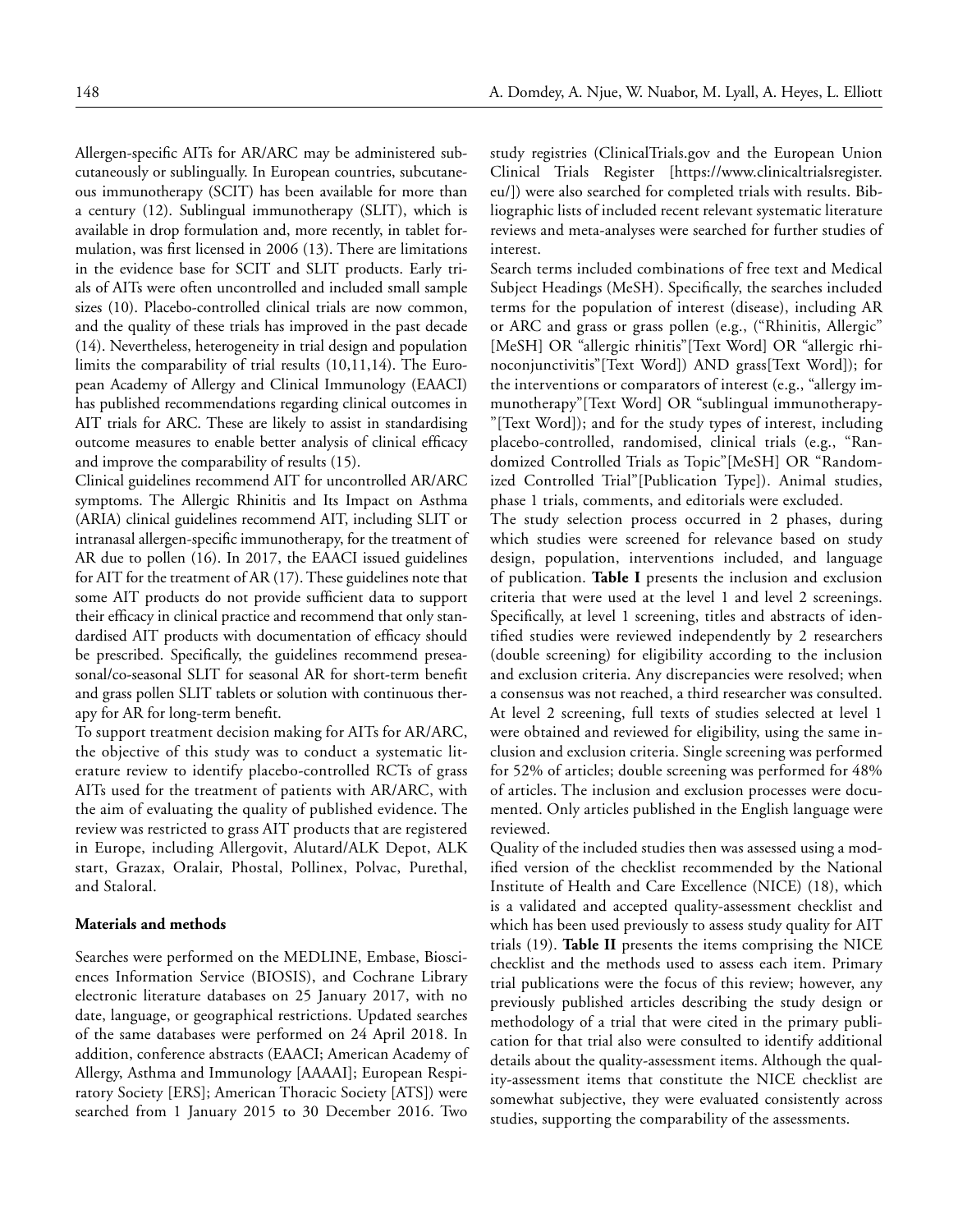| Level 1<br>Nonrandomised studies<br>Study design<br>Randomised, double-blind, placebo-controlled trials<br>Long-term follow-up studies (e.g., open-label follow-<br>Open-label randomised studies<br>Phase 1 studies<br>up of randomised, double-blind, placebo-controlled<br>Proof-of-concept studies<br>trials)<br>Prognostic studies<br>Systematic reviews and metaanalyses <sup>a</sup><br>Comments<br>Editorials<br>Letters<br>Case reports<br>Studies in animals but not humans<br>Patients without AR or ARC<br>Population<br>Adults and children with grass pollen AR or ARC<br>Patients with AR or ARC induced by allergens other than<br>undergoing treatment with AIT<br>grass or grass pollen, e.g., house dust mites, animal dander/<br>animal allergens, tree pollen or mould<br>Interventions<br>Trials that include AIT in at least 1 study arm. Terms<br>Articles that do not include AIT in at least 1 study arm<br>for AIT may include:<br>- allergen immunotherapy<br>- specific immunotherapy (SIT)<br>- allergen-specific immunotherapy<br>- sublingual immunotherapy (SLIT)<br>- subcutaneous immunotherapy (SCIT)<br>- allergy vaccination<br>No limits<br>None<br><b>Outcomes</b><br>Non-English<br>English<br>Language<br>Level 2<br>Same criteria as level 1<br>Same criteria as level 1<br>Study design<br>Population<br>Same criteria as level 1<br>Same criteria as level 1<br><b>Interventions</b><br>Treatments other than the treatments of interest<br>ALK start SQ/ALK 7<br>Allergovit<br>Alustal<br>Alutard/ALK Depot<br>Grazax<br>Oralair<br>Phostal<br>Pollinex<br>Polvac<br>Purethal<br>Staloral<br>Efficacy (AR symptom reduction; AR medication<br>Articles that do not report any of the outcomes of interest<br><b>Outcomes</b><br>use reduction; asthma symptom reduction; asthma<br>medication use reduction)<br>Safety and tolerability<br>Quality of life<br>Compliance<br>Patient preference<br>English<br>Non-English<br>Language | Criteria | Included | <b>Excluded</b> |
|------------------------------------------------------------------------------------------------------------------------------------------------------------------------------------------------------------------------------------------------------------------------------------------------------------------------------------------------------------------------------------------------------------------------------------------------------------------------------------------------------------------------------------------------------------------------------------------------------------------------------------------------------------------------------------------------------------------------------------------------------------------------------------------------------------------------------------------------------------------------------------------------------------------------------------------------------------------------------------------------------------------------------------------------------------------------------------------------------------------------------------------------------------------------------------------------------------------------------------------------------------------------------------------------------------------------------------------------------------------------------------------------------------------------------------------------------------------------------------------------------------------------------------------------------------------------------------------------------------------------------------------------------------------------------------------------------------------------------------------------------------------------------------------------------------------------------------------------------------------------------------------------------------------------------------------------------------------------------------|----------|----------|-----------------|
|                                                                                                                                                                                                                                                                                                                                                                                                                                                                                                                                                                                                                                                                                                                                                                                                                                                                                                                                                                                                                                                                                                                                                                                                                                                                                                                                                                                                                                                                                                                                                                                                                                                                                                                                                                                                                                                                                                                                                                                    |          |          |                 |
|                                                                                                                                                                                                                                                                                                                                                                                                                                                                                                                                                                                                                                                                                                                                                                                                                                                                                                                                                                                                                                                                                                                                                                                                                                                                                                                                                                                                                                                                                                                                                                                                                                                                                                                                                                                                                                                                                                                                                                                    |          |          |                 |
|                                                                                                                                                                                                                                                                                                                                                                                                                                                                                                                                                                                                                                                                                                                                                                                                                                                                                                                                                                                                                                                                                                                                                                                                                                                                                                                                                                                                                                                                                                                                                                                                                                                                                                                                                                                                                                                                                                                                                                                    |          |          |                 |
|                                                                                                                                                                                                                                                                                                                                                                                                                                                                                                                                                                                                                                                                                                                                                                                                                                                                                                                                                                                                                                                                                                                                                                                                                                                                                                                                                                                                                                                                                                                                                                                                                                                                                                                                                                                                                                                                                                                                                                                    |          |          |                 |
|                                                                                                                                                                                                                                                                                                                                                                                                                                                                                                                                                                                                                                                                                                                                                                                                                                                                                                                                                                                                                                                                                                                                                                                                                                                                                                                                                                                                                                                                                                                                                                                                                                                                                                                                                                                                                                                                                                                                                                                    |          |          |                 |
|                                                                                                                                                                                                                                                                                                                                                                                                                                                                                                                                                                                                                                                                                                                                                                                                                                                                                                                                                                                                                                                                                                                                                                                                                                                                                                                                                                                                                                                                                                                                                                                                                                                                                                                                                                                                                                                                                                                                                                                    |          |          |                 |
|                                                                                                                                                                                                                                                                                                                                                                                                                                                                                                                                                                                                                                                                                                                                                                                                                                                                                                                                                                                                                                                                                                                                                                                                                                                                                                                                                                                                                                                                                                                                                                                                                                                                                                                                                                                                                                                                                                                                                                                    |          |          |                 |
|                                                                                                                                                                                                                                                                                                                                                                                                                                                                                                                                                                                                                                                                                                                                                                                                                                                                                                                                                                                                                                                                                                                                                                                                                                                                                                                                                                                                                                                                                                                                                                                                                                                                                                                                                                                                                                                                                                                                                                                    |          |          |                 |
|                                                                                                                                                                                                                                                                                                                                                                                                                                                                                                                                                                                                                                                                                                                                                                                                                                                                                                                                                                                                                                                                                                                                                                                                                                                                                                                                                                                                                                                                                                                                                                                                                                                                                                                                                                                                                                                                                                                                                                                    |          |          |                 |
|                                                                                                                                                                                                                                                                                                                                                                                                                                                                                                                                                                                                                                                                                                                                                                                                                                                                                                                                                                                                                                                                                                                                                                                                                                                                                                                                                                                                                                                                                                                                                                                                                                                                                                                                                                                                                                                                                                                                                                                    |          |          |                 |
|                                                                                                                                                                                                                                                                                                                                                                                                                                                                                                                                                                                                                                                                                                                                                                                                                                                                                                                                                                                                                                                                                                                                                                                                                                                                                                                                                                                                                                                                                                                                                                                                                                                                                                                                                                                                                                                                                                                                                                                    |          |          |                 |
|                                                                                                                                                                                                                                                                                                                                                                                                                                                                                                                                                                                                                                                                                                                                                                                                                                                                                                                                                                                                                                                                                                                                                                                                                                                                                                                                                                                                                                                                                                                                                                                                                                                                                                                                                                                                                                                                                                                                                                                    |          |          |                 |

*Table I - List of criteria for the inclusion and exclusion of articles.*

Abbreviations: AIT, allergy immunotherapy; AR, allergic rhinitis; ARC, allergic rhinitis with conjunctivitis. Note. Any issues with study design will be reported via the quality-assessment process.

a Systematic reviews and meta-analyses will be used for identification of primary articles.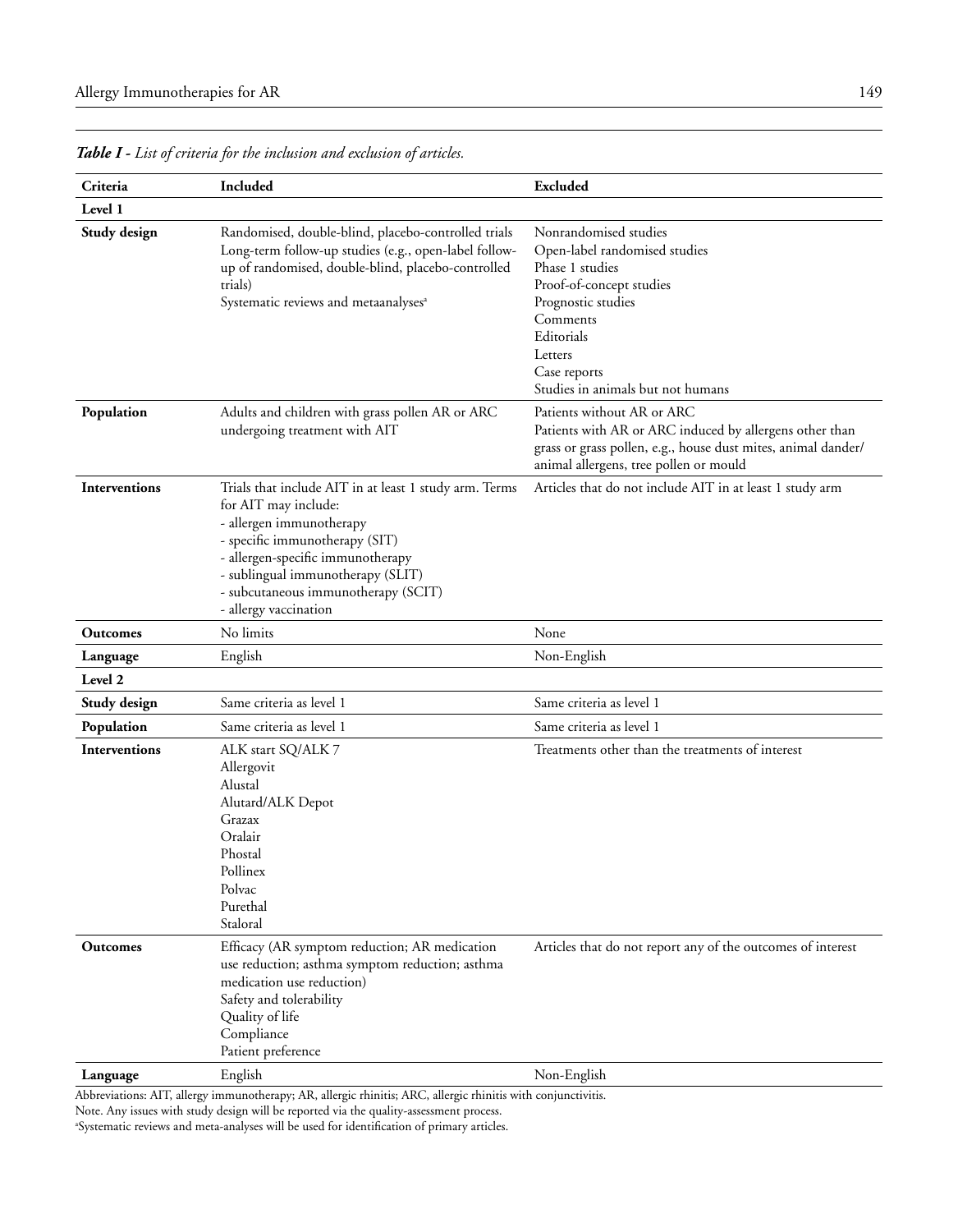# *Table II - Items assessed in the modified NICE RCT checklist.*

| <b>NICE RCT Checklist Item</b>                                                                                                | Response            |  |  |  |
|-------------------------------------------------------------------------------------------------------------------------------|---------------------|--|--|--|
| Was randomisation carried out appropriately? <sup>a</sup>                                                                     | yes/no/not clear/NA |  |  |  |
| Was the concealment of treatment allocation adequate? <sup>b</sup>                                                            | yes/no/not clear/NA |  |  |  |
| Were the groups similar at the outset of the study in terms of prognostic factors [baseline<br>characteristics]? <sup>c</sup> | yes/no/not clear/NA |  |  |  |
| Were the care providers, participants, and outcome assessors blind to treatment allocation? <sup>d</sup>                      | yes/no/not clear/NA |  |  |  |
| Were there any unexpected imbalances in dropouts between groups? <sup>e</sup>                                                 | yes/no/not clear/NA |  |  |  |
| Is there any evidence to suggest that the authors measured more outcomes than they reported? <sup><i>f</i></sup>              | yes/no/not clear/NA |  |  |  |
| Were all randomised patients included in the analyses? <sup>8</sup>                                                           | yes/no/not clear/NA |  |  |  |
|                                                                                                                               |                     |  |  |  |

NA, not applicable; NICE, National Institute of Health and Care Excellence; RCT, randomised controlled trial.

a The process of randomisation was found to be appropriate if the authors provided further elaboration on the methods used to generate the random allocation such as a table of random numbers or a computerised random number generator;

b Allocation concealment, which is the method used to implement the random allocation, was sufficient if participants had no prior knowledge of treatment assignment by using an external body, sequentially numbered containers, centralised assignments, or an automated system;

c Prognostic factors of treatment groups were classed as similar where authors reported that there were no significant differences in baseline characteristics or the reported baseline characteristics were similar across groups;

d Blinding was adequate if authors explicitly stated that participants were blinded and described the use of a placebo that was similar to the active drug;

e Dropout rates were considered to be balanced if the proportion of patients withdrawing from the trial were similar across the groups;

f Outcome reporting was considered adequate if authors reported all outcomes stated in the methods section or provided sufficient information about where the additional data could be located;

 $^{\mathrm{g}}$ The inclusion of all randomised patients in the analyses was considered adequate if all randomised patients were included in the efficacy and safety analyses. Source: CRD (18).

#### **Results**

# *Search results*

A total of 444 potentially relevant unique records from the January 2017 searches and 50 potentially relevant records from the April 2018 searches were identified for screening: 383 (from January 2017) and 49 (from April 2018) published studies from the database searches, 17 conference abstracts from the Internet searches (January 2017), and 44 (January 2017), and 1 (April 2018) published studies from hand searches of bibliographies. After level 1 screening, 210 (January 2017; databases 162; Internet searches 6; hand searches 42) and 20 (April 2018; databases 19; hand searches 1) studies were progressed for further screening. After level 2 screening, 80 articles were included (databases 61; Internet searches 1; hand searches 18); 44 were unique studies (primary reports) and 36 were secondary reports (1 of which was a randomised, double-blind, placebo-controlled study protocol). For the purposes of conducting the quality assessments, all conference abstracts then were excluded because they included insufficient detail about the assessment items (**figure 1**).

Among the 44 unique studies identified, 17 (38.6%) were SCIT trials and 27 (61.4%) were SLIT trials. Overall, 5 trials reported on Allergovit, 8 on Alutard, 2 on Pollinex, and 1 each on Phostal and Purethal (all SCITs); 13 trials reported on Grazax, 6 on Oralair, and 8 on Staloral (all SLITs). These treatments were compared with placebo in all trials. No studies reporting on ALK start or Polvac were identified.

#### *Quality Assessment*

# *Overall quality*

The results of the quality assessment by year and by treatment type (SCIT vs. SLIT) are shown in **figures 2** and **3**, respectively. Overall, 3 of 44 trials (6.8%), all Grazax studies, fulfilled every quality criterion in the NICE checklist (**figure 3**).

The sample sizes of included trials ranged from 18 subjects (20) to 1,501 subjects (21). Trials of Grazax included the largest number of subjects across the included trials (5,832 subjects in total), followed by Oralair (2,227 subjects), Alutard (830 subjects), Staloral (789 subjects), Allergovit (281 subjects), Pollinex (258 subjects), Purethal (60 subjects), and Phostal (29 subjects). Nineteen trials included < 100 subjects: 4 of Allergovit, 5 of Alutard, 1 of Phostal, 1 of Purethal, 2 of Grazax, 1 of Oralair, and 5 of Staloral. Ten trials included 100 to 199 subjects: 1 of Allergovit, 2 of Alutard, 2 of Pollinex, 2 of Grazax, 1 of Oralair, and 2 of Staloral. Four trials included 200 to 299 subjects: 2 of Grazax, 1 of Oralair, and 1 of Staloral. Two trials, both of Grazax, included 300 to 399 subjects. Eight trials included 400 to 999 subjects: 1 of Alutard, 4 of Grazax, and 3 of Oralair. One Grazax trial included 1,501 subjects (21). Twenty-seven trials were conducted in adults (Allergovit, 3 trials; Alutard, 6 trials; Grazax, 8 trials; Oralair, 4 trials; Staloral, 2 trials; Phostal, 1 trial; Pollinex, 2 trials, Purethal, 1 trial), 9 included only children (Alutard, 1 trial; Grazax, 4 trials; Oralair, 1 trial; Staloral, 3 trials), and 8 included both children and adults (Allergovit, 2 trials, Alutard, 1 trial; Grazax, 1 trial; Oralair, 1 trial;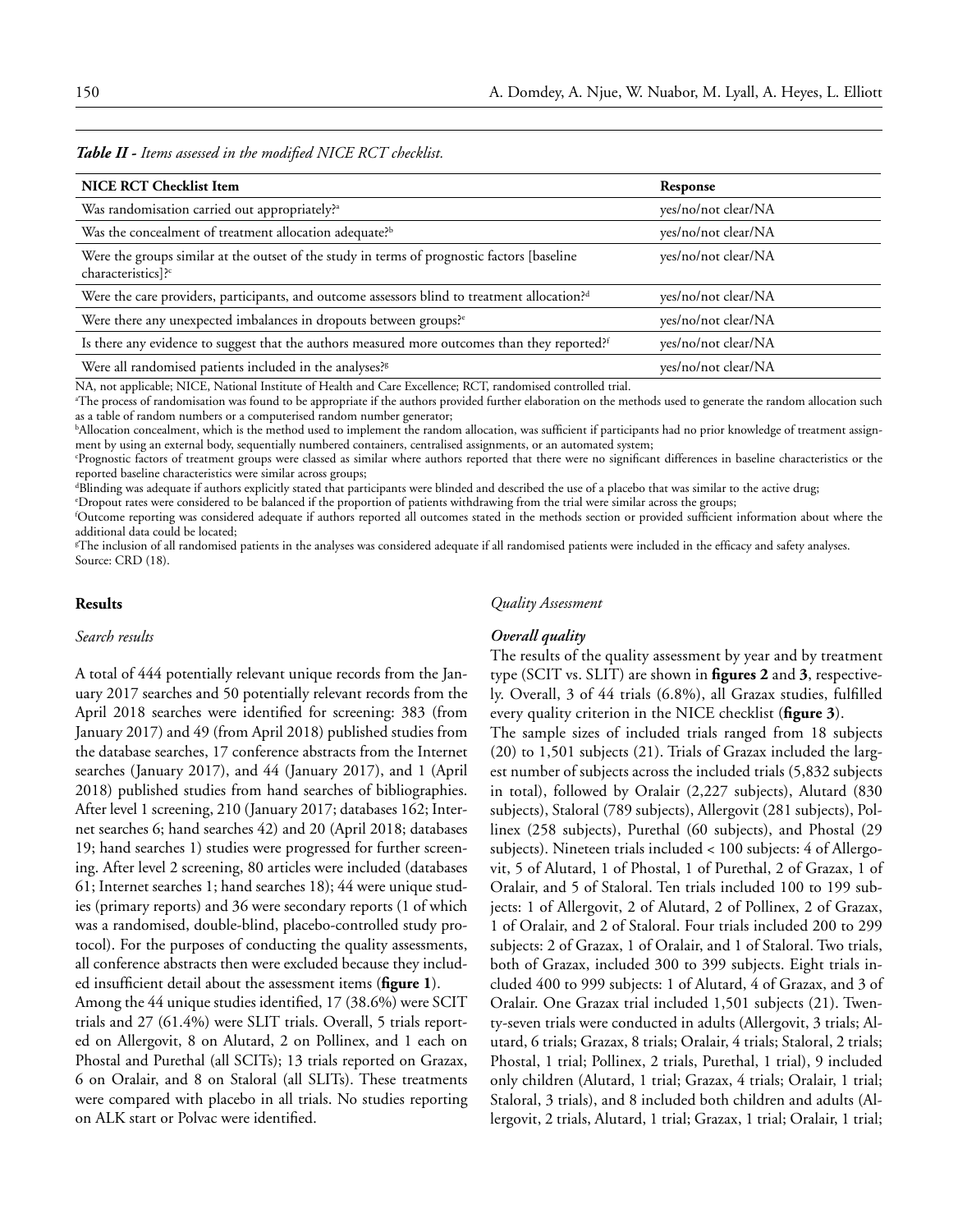*Figure 1* **-** *PRISMA Diagram.*



PRISMA, Preferred Reporting Items for Systematic Reviews and Meta-Analyses.

Staloral, 3 trials). One trial conducted in children and 2 trials conducted in adults met all 7 of the quality criteria.

In general, there was a trend towards improved study quality over time: more recent studies, particularly those published after 2009, appropriately addressed more of the quality-assessment items relative to older studies (**figure 2**). Furthermore, for each product, study sizes tended to increase over time (**figure 3**).

# *Randomisation and concealment of treatment allocation*

The process of randomisation was found to be appropriate if the authors provided further elaboration on the methods used

to generate the random allocation (e.g., a table of random numbers or a computerised random number generator). Allocation concealment was considered sufficient if participants had no prior knowledge of treatment assignment by using an external body, sequentially numbered containers, centralised assignments, or an automated system.

Of the 44 included trials, 21 (47.7%) reported methods of randomisation in detail and 21 (47.7%) adequately described concealment of treatment allocation. By treatment, appropriate randomisation methods were reported for 100% of Pollinex trials (2/2), 62.5% of Alutard trials (5/8), 61.5% of Grazax trials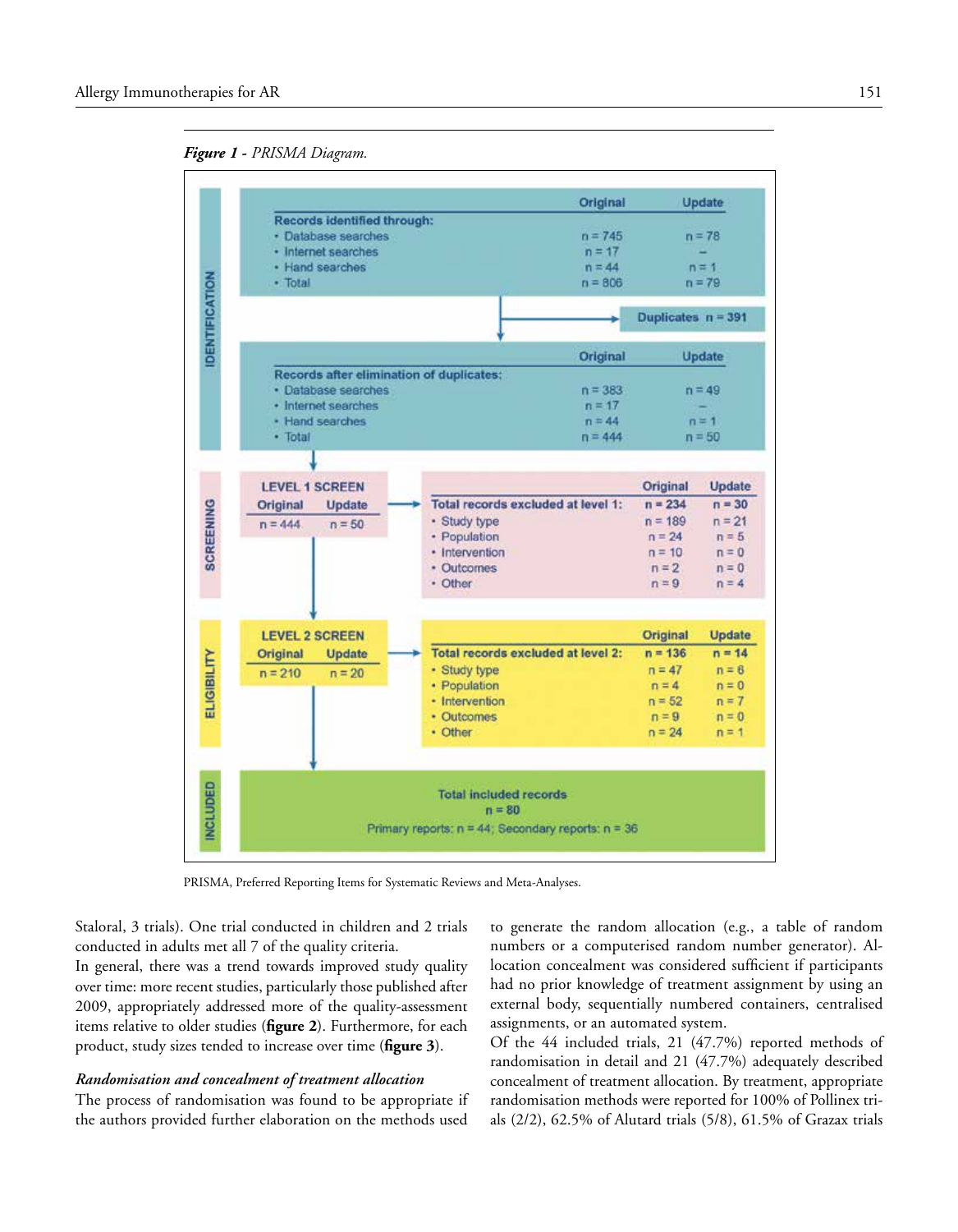reported? Hem was appropriately addressed Any unexpected imbalances in dropouts Were all randomised patients included in<br>the analyses? Groups similar for prognostic factors? Were care providers, participants,<br>and outcome assessors blind X Item was not appropriately addressed Wore outcomes measured than Randomised appropriately 7 Not clear Concealment of allocation sllocation? Study atment Sample **Trial Reference** Size Treatment  $\overline{\mathbf{z}}$  $\overline{\mathbf{r}}$  $\overline{\mathbf{r}}$  $+$  $\bullet$  $\ddot{}$  $+$ Bousquet et al. (1987)<sup>3</sup>  $(N = 45)$ Allergovit Bousquet et al. (1988)<sup>11</sup>  $(N - 25)$ Allergovit Œ  $\bullet$ Œ ä  $\overline{r}$ ÷  $\ddot{}$ Varney et al. (1991)<sup>32</sup>  $+$  $+$  $+$  $+$  $\mathbf{x}$  $\ddot{}$  $\mathbf{x}$  $(N - 40)$ Alutard Pastorello et al. (1992)<sup>11</sup>  $\bullet$  $\bullet$  $\bullet$  $\bullet$  $\bullet$  $\rightarrow$ œ  $(N = 19)$ Allergovit Sabbah et al. (1994)<sup>34</sup>  $\bullet$  $\bullet$  $+$  $+$  $\mathbf{z}$  $+$  $\mathbf{r}$  $(N = 58)$ Staloral  $\boldsymbol{x}$  $\bullet$  $\bullet$ Dolz et al. (1996)<sup>35</sup>  $\bullet$  $\bullet$  $\leftarrow$ x  $(N = 120)$ Alutard  $\overline{\mathbf{r}}$  $\overline{\mathbf{r}}$  $\left( \frac{1}{2} \right)$  $\left( \frac{1}{2} \right)$  $+$  $\rightarrow$ Clavel et al. (1998)<sup>36</sup> Staloral  $\overline{\mathbf{x}}$  $(N = 28)$ Pradalier et al. (1999)<sup>31</sup>  $\alpha$ Œ ×  $\mathbf \Omega$ Œ  $\leftarrow$ ×  $(N = 126)$ Oralair  $+$  $+$  $+$  $+$  $+$  $+$ Drachenberg et al. (2001)<sup>38</sup>  $(N = 141)$ Pollinex × Leynadier et al. (2001)<sup>39</sup> Q. Ŧ Œ Œ Œ  $\leftarrow$  $\boldsymbol{\mathsf{x}}$  $(N = 29)$ Phostal  $\overline{\mathbf{r}}$  $+$  $+$  $+$  $+$  $+$  $\overline{\mathbf{r}}$ Walker et al. (2001)<sup>46</sup> Alutard  $(N = 44)$ Smith et al. (2004)<sup>41</sup>  $(N = 186)$ Staloral Œ Œ Œ  $+$  $\bullet$  $\left( +\right)$ ×  $\mathbf{r}$  $\overline{1}$  $+$  $\mathbf{r}$  $+$ Corrigan et al. (2005)<sup>42</sup>  $+$  $\boldsymbol{\mathsf{x}}$  $(N = 154)$ Allergovit Dahl et al. (2006)<sup>41</sup> ×  $(N = 144)$ Grazax a 67 牛 œ ÷  $\leftarrow$  $\bullet$  $\overline{\mathbf{r}}$  $+$  $+$  $+$  $+$ Dahl et al. (2006)<sup>46</sup>  $(N = 634)$ Grazax  $\mathbf{x}$ Durham et al. (2006)<sup>et</sup>  $(N = 855)$ Grazax  $\mathbf{H}$  $+$ Œ  $+$  $+$ ×  $+$  $+$  $+$  $\ddot{}$ Frew et al. (2006)<sup>46</sup>  $(N = 410)$  $+$  $+$  $+$  $\pmb{\times}$ Alutard Roberts et al. (2006)<sup>47</sup>  $(N = 39)$ Alutard Œ Œ œ  $\leftarrow$  $+$  $\leftarrow$ × Didieret al. (2007)<sup>48</sup>  $+$  $\overline{\mathbf{r}}$  $+$  $+$  $\boldsymbol{\mathsf{x}}$  $+$  $\mathbf{x}$  $(N = 628)$ Oralair Ibanez et al. (2007)<sup>49</sup>  $\bullet$  $\bullet$ Œ Œ Œ Œ ۵  $(N - 60)$ Grazax Francis et al. (2008)<sup>20</sup>  $\overline{\mathbf{r}}$  $\overline{\mathbf{r}}$  $\begin{array}{c} \bullet \\ \bullet \end{array}$  $\begin{array}{c} \bullet \\ \bullet \end{array}$  $+$  $+$  $\oplus$  $(N = 18)$ Alutard Bufe et al. (2009)<sup>50</sup> a G Œ Œ Œ  $\boldsymbol{x}$  $(N = 253)$ Grazax Œ  $\overline{\mathbf{r}}$  $\overline{\mathbf{r}}$  $+$  $\overline{\mathbf{r}}$  $+$  $+$  $+$ Horak et al. (2009)<sup>5</sup>  $(N = 89)$ Oralair  $\bullet$ œ × Œ  $+$ Œ Ott et al. (2009)<sup>52</sup>  $(N = 213)$ Staloral  $\overline{\mathbf{x}}$  $+$  $+$  $\ddot{\textbf{t}}$  $+$  $\pmb{\mathsf{x}}$  $+$ Stelmach et al. (2009)<sup>53</sup>  $(N = 50)$ Staloral × Wahn et al. (2009)<sup>54</sup> Œ Œ Œ Œ ×  $+$ x  $(N = 278)$ Oralair  $\bullet$  $+$  $+$  $\bullet$  $+$  $+$ Panizo et al. (2010)<sup>55</sup> ×  $(N = 78)$ Grazax Blaiss et al. (2011)<sup>56</sup> Œ Œ Œ Œ  $\left( +\right)$ ×  $(N = 345)$ Grazax  $\mathbf x$  $\overline{\mathbf{r}}$ Didier et al. (2011)<sup>57</sup>  $\bullet$  $+$  $+$  $+$  $+$  $(N = 633)$ Oralair  $\mathbf x$ DuBuske et al. (2011)<sup>58</sup>  $\left( +\right)$ 任 Œ ×  $(N = 117)$ Pollinex  $+$ Œ  $\leftarrow$  $+$  $+$  $+$  $+$ Nelson et al. (2011)<sup>59</sup>  $(N = 439)$ Grazax  $+$  $+$ × Reich et al. (2011)<sup>60</sup>  $(N = 276)$ Grazax  $\left( +\right)$  $+$ Œ  $+$  $+$  $\ddot{}$  $+$  $\mathbf{r}$  $\overline{\mathbf{r}}$  $+$  $\overline{2}$ Ahmadiafshar et al. (2012)<sup>51</sup>  $+$  $+$  $\pmb{\times}$  $(N = 24)$ Staloral Cox et al. (2012)<sup>62</sup>  $(N - 473)$ Oralair  $+$  $+$ G Œ ×  $\left( \frac{1}{2} \right)$ × Pfaar et al. (2012)<sup>63</sup>  $\pm$  $+$  $+$  $+$  $+$  $+$  $(N = 149)$ Alutard  $\mathbf{x}$ Rajakulasingam (2012)<sup>64</sup>  $\mathbf a$ Œ  $(N = 38)$ Allergovit Ŧ Œ.  $\ddot{}$ Ð × Stelmach et al. (2012)<sup>6</sup>  $+$  $+$  $+$  $+$ Staloral  $\pm$  $+$  $\pmb{\times}$  $(N = 60)$ Murphy et al. (2013)<sup>66</sup>  $(N = 329)$ Grazax  $\pm$  $+$  $\left( \frac{1}{2} \right)$  $\mathbf{H}$  $\left( +\right)$  $+$ œ  $+$  $\bullet$  $+$  $+$  $+$  $\boldsymbol{x}$ Bozek et al. (2014)<sup>61</sup>  $(N = 78)$ Staloral  $\mathbf{x}$ Maloney et al. (2014)<sup>21</sup> Œ  $+$ Œ  $(N = 1, 501)$ Grazav  $+$  $+$  $\ddot{}$ × Bozek et al. (2016)<sup>68</sup>  $+$  $\mathbf{r}$  $\overline{\mathbf{r}}$  $+$  $(N = 60)$ Purethal  $\oplus$  $\oplus$ × Pfaar et al. (2017)<sup>60</sup>  $\pmb{\times}$  $(N = 102)$ Alutard  $\ddot{}$ Œ  $\overline{\mathbf{x}}$ Œ Œ  $\left| \cdot \right|$  $+$ Scadding et al. (2017)<sup>70</sup>  $+$  $+$  $+$  $+$  $+$  $\left( \frac{1}{2} \right)$  $(N = 106)$ Grazax Valovirta et al. (2018)<sup>71,4</sup>  $(N = 812)$ Grazax ÷ ÷ ÷  $\rightarrow$ 

a Information about this trial's inclusion of all randomised patients in the analyses was presented in Valovirta et al. (72), which was cited as a methods paper in the primary trial publication. Note. The process of randomisation was found to be appropriate if the authors provided further elaboration on the methods used to generate the random allocation such as a table of random numbers or a computerised random number generator. Allocation concealment, which is the method used to implement the random allocation, was sufficient if participants had no prior knowledge of treatment assignment by using an external body, sequentially numbered contain-ers, centralised assignments, or an automated system. Prognostic factors (or baseline characteris-tics) of treatment groups were classed as similar where authors reported that there were no sig-nificant differences in baseline characteristics or the reported baseline characteristics were simi-lar across groups. Blinding was adequate if authors explicitly stated that participants were blinded and described the use of a placebo that was similar to the active drug. Dropout rates were considered to be balanced if the proportion of patients withdrawing from the trial was sim-ilar across the groups. Outcome reporting was considered adequate if authors reported all out-comes stated in the methods section or provided sufficient information about where the addi-tional data could be located. The inclusion of all randomised patients in the analyses was consid-ered adequate if all randomised patients were included in the efficacy and safety analyses.

*Figure 2* **-** *Summary of quality assessment of included randomised controlled trials, by year.*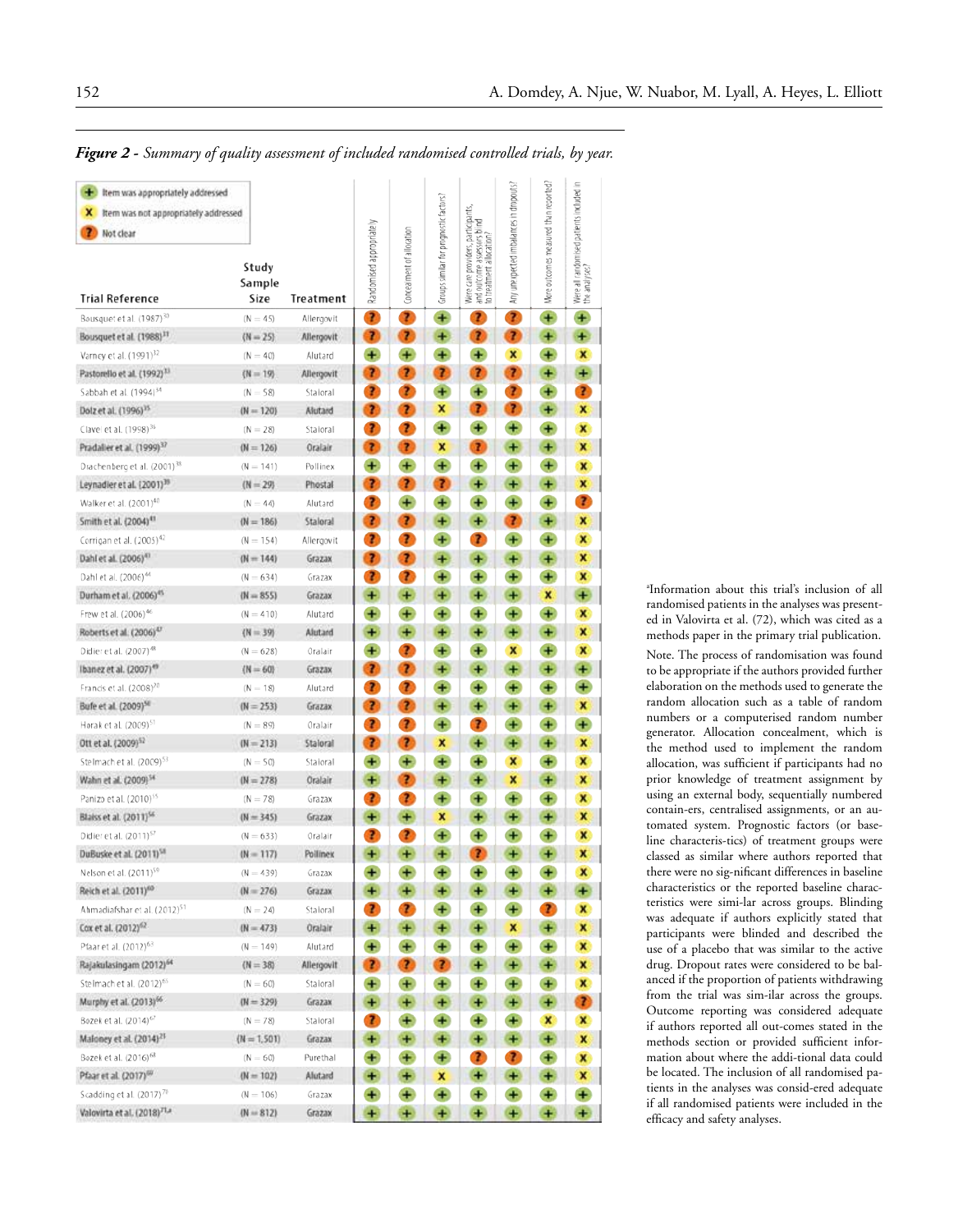|                   |                                      |                                                                                  |  |                          |                          |                           | Groups similar for prognostic factors? |                                                                                               | Any unexpected imbalances in dropo | More outcomes measured than repor | Were all randomised patients include<br>the analyses? |
|-------------------|--------------------------------------|----------------------------------------------------------------------------------|--|--------------------------|--------------------------|---------------------------|----------------------------------------|-----------------------------------------------------------------------------------------------|------------------------------------|-----------------------------------|-------------------------------------------------------|
| Ð                 | Item was appropriately addressed     |                                                                                  |  |                          |                          |                           |                                        |                                                                                               |                                    |                                   |                                                       |
| x                 | Item was not appropriately addressed |                                                                                  |  |                          |                          |                           |                                        |                                                                                               |                                    |                                   |                                                       |
| 7                 | Not clear                            |                                                                                  |  | Study                    |                          |                           |                                        |                                                                                               |                                    |                                   |                                                       |
|                   | <b>Trials</b>                        | <b>Trial Reference</b>                                                           |  | Sample<br>Size           | Randomised appropriately | Concealment of allocation |                                        | Were care providers, participants,<br>and outcome assessors blind<br>to treatment allocation? |                                    |                                   |                                                       |
|                   | Allergovit                           | Bousquet et al. (1987) <sup>30</sup>                                             |  | $(N = 45)$               | $\overline{\mathbf{r}}$  | $\overline{\mathbf{r}}$   | $+$                                    | $\overline{\mathbf{r}}$                                                                       | Ō                                  | $+$                               | $+$                                                   |
|                   |                                      | Bousquet et al. (1988) <sup>31</sup>                                             |  | $(N = 25)$               | $\overline{r}$           | Œ                         | $+$                                    | $\overline{\mathbf{r}}$                                                                       | a                                  | $\pm$                             | Đ                                                     |
|                   |                                      | Pastorello et al. (1992) <sup>33</sup>                                           |  | $(N = 19)$               | $\mathbf{r}$             | $\overline{\mathbf{r}}$   | $\overline{\mathbf{r}}$                | $\overline{\mathbf{r}}$                                                                       | $\overline{\mathbf{r}}$            | $+$                               | $+$                                                   |
|                   |                                      | Corrigan et al. (2005) <sup>42</sup>                                             |  | $(N = 154)$              | 7                        | Ø                         | $\pm$                                  | 7                                                                                             | $+$                                | $\pm$                             | X                                                     |
|                   |                                      | Rajakulasingam (2012) <sup>64</sup>                                              |  | $(N = 38)$               | 7                        | 7                         | $\overline{\mathbf{r}}$                | $+$                                                                                           | $+$                                | $+$                               | $\mathbf{x}$                                          |
|                   | Alutard                              | Varney et al. (1991) <sup>32</sup>                                               |  | $(N - 40)$               | Đ                        | $+$                       | ÷                                      | ÷                                                                                             | ×                                  | Đ                                 | ×                                                     |
|                   |                                      | Dolz et al. (1996) <sup>35</sup>                                                 |  | $(N = 28)$               | 7                        | $\mathbf{Z}$              | X                                      | 7                                                                                             | $\overline{\mathbf{r}}$            | $+$                               | $\pmb{\mathsf{x}}$                                    |
|                   |                                      | Walker et al. (2001) <sup>40</sup>                                               |  | $(N = 44)$               | 7                        | $+$                       | ÷.                                     | $+$                                                                                           | $\ddot{}$                          | ÷,                                | 7                                                     |
|                   |                                      | Frew et al. (2006) <sup>46</sup>                                                 |  | $(N = 410)$              | $+$                      | $+$                       | $^{+}$                                 | $\ddot{}$                                                                                     | $+$                                | $+$                               | $\pmb{\chi}$                                          |
|                   |                                      | Roberts et al. (2006) <sup>47</sup>                                              |  | $(N = 39)$               | Đ                        | $\pm$                     | ÷.                                     | ×                                                                                             | Đ                                  | Đ                                 | x                                                     |
| <b>SCITTRIALS</b> |                                      | Francis et al. (2008) <sup>20</sup>                                              |  | $(N = 18)$               | $\overline{\mathbf{r}}$  | $\overline{\mathbf{r}}$   | $+$                                    | $+$                                                                                           | $+$                                | $+$                               | $+$                                                   |
|                   |                                      | Pfaar et al. (2012) <sup>63</sup>                                                |  | $(N = 149)$              | ÷.                       | ÷                         | ÷                                      | ÷                                                                                             | ÷,                                 | $+$                               | x                                                     |
|                   |                                      | Pfaar et al. (2017) <sup>69</sup>                                                |  | $(N = 102)$              | $+$                      | $+$                       | x                                      | $+$                                                                                           | $+$                                | $+$                               | X)                                                    |
|                   | Phostal                              | Leynadier et al. (2001) <sup>39</sup>                                            |  | $(N - 29)$               | 7                        | 7                         | 7                                      | Ŧ                                                                                             | ÷.                                 | Ŧ,                                | x                                                     |
|                   | Pollinex                             | Drachenberg et al. (2001) <sup>38</sup>                                          |  | $(N = 141)$              | $+$                      | $+$                       | $\pm$                                  | Ŧ                                                                                             | $+$                                | $+$                               | $\mathbf{x}$                                          |
|                   |                                      | DuBuske et al. (2011) <sup>SB</sup>                                              |  | $(N = 117)$              | ÷,                       | +                         | ÷                                      | $\overline{\mathbf{r}}$                                                                       | ÷                                  | ÷.                                | X                                                     |
|                   | Purethal                             | Bozek et al. (2016) <sup>68</sup>                                                |  | $(N = 60)$               | $+$                      | $+$                       | $+$                                    | 7                                                                                             | $\overline{\mathbf{r}}$            | $\ddot{}$                         | $\mathbf{x}$                                          |
|                   | Grazax                               | Dahl et al. (2006) <sup>43</sup>                                                 |  | $(N = 144)$              | $\mathbf{r}$             | Œ                         | $+$                                    | $\pm$                                                                                         | Đ                                  | ÷,                                | x                                                     |
|                   |                                      | Dahl et al. (2006) <sup>44</sup>                                                 |  | $(N = 634)$              | 7                        | $\overline{\mathbf{r}}$   | ÷                                      | $+$                                                                                           | ÷.                                 | $+$                               | $\mathbf{x}$                                          |
|                   |                                      | Durham et al. (2006) <sup>45</sup>                                               |  | $(N = 855)$              | $\pm$                    | $+$                       | ÷                                      | ÷                                                                                             | ÷,                                 | x                                 | ÷                                                     |
|                   |                                      | Ibanez et al. (2007) <sup>49</sup>                                               |  | $(N = 60)$               | $\overline{\mathbf{r}}$  | $\bullet$                 | $\pm$                                  | ÷                                                                                             | ÷                                  | $+$                               | $+$                                                   |
|                   |                                      | Bufe et al. (2009) <sup>50</sup>                                                 |  | $(N = 253)$              | 7                        | $\mathbf{z}$              | $\pm$                                  | Đ                                                                                             | $\ddot{}$                          | $\ddot{}$                         | x                                                     |
|                   |                                      | Panizo et al. (2010) <sup>55</sup>                                               |  | $(N = 78)$               | $\overline{\mathbf{r}}$  | $\overline{?}$            | $+$                                    | $+$                                                                                           | $+$                                | $+$                               | $\mathbf{x}$                                          |
|                   |                                      | Blaiss et al. (2011) <sup>56</sup>                                               |  | $(N = 345)$              | $+$                      | $+$                       | x                                      | ÷                                                                                             | $\ddot{}$                          | Ð                                 | x                                                     |
|                   |                                      | Nelson et al. (2011) <sup>59</sup>                                               |  | $(N = 439)$              | $+$                      | $+$                       | $+$                                    | $+$                                                                                           | $+$                                | $+$                               | $\mathbf{x}$                                          |
|                   |                                      | Reich et al. (2011) <sup>60</sup>                                                |  | $(N = 276)$              | $+$                      | $+$                       | $+$                                    | $+$                                                                                           | $+$                                | $+$                               | $+$                                                   |
|                   |                                      | Murphy et al. (2013) <sup>66</sup>                                               |  | $(N = 329)$              | $+$                      | $+$                       | $\ddot{}$                              | $+$                                                                                           | $+$                                | $+$                               | $\overline{\mathbf{r}}$                               |
|                   |                                      | Maloney et al. (2014) <sup>21</sup>                                              |  | $(N = 1,501)$            | $+$                      | $+$                       | $\pm$                                  | $+$                                                                                           | $+$                                | $+$                               | x                                                     |
|                   |                                      | Scadding et al. (2017) <sup>70</sup>                                             |  | $(N = 106)$              | $+$                      | $+$                       | $+$                                    | $+$                                                                                           | $+$                                | $+$                               | $+$                                                   |
|                   |                                      | Valovirta et al. (2018) <sup>71,a</sup>                                          |  | $(N - 812)$              | $\ddot{}$                | ÷                         | ÷                                      | ÷                                                                                             | ÷                                  | ÷,                                | ÷                                                     |
| <b>SLITTRIALS</b> | <b>Oralair</b>                       | Pradalier et al. (1999) <sup>37</sup>                                            |  | $(N = 126)$              | 7                        | $\overline{\mathbf{r}}$   | X                                      | 7                                                                                             | $+$                                | $+$                               | X                                                     |
|                   |                                      | Didier et al. (2007) <sup>48</sup>                                               |  | $(N - 628)$              | Đ                        | $\overline{r}$            | Đ                                      | $\ddot{}$                                                                                     | x                                  | ÷                                 | x                                                     |
|                   |                                      | Horak et al. (2009) <sup>51</sup>                                                |  | $(N = 89)$               | 7                        | 7                         | $+$                                    | 7                                                                                             | $+$                                | $+$                               | $+$                                                   |
|                   |                                      | Wahn et al. (2009) <sup>54</sup>                                                 |  | $(N = 278)$              | Ŧ,                       | z                         | ÷,                                     | $\pm$                                                                                         | x                                  | ÷,                                | x                                                     |
|                   |                                      | Didier et al. (2011) <sup>57</sup>                                               |  | $(N = 633)$              | $\overline{\mathbf{r}}$  | $\mathbf{z}$              | $+$                                    | $\pm$                                                                                         | ÷                                  | $\pm$                             | $\mathbf{x}$                                          |
|                   |                                      | Cox et al. (2012) <sup>62</sup>                                                  |  | $(N = 473)$              | Đ                        | $_{\pm}$                  | Đ                                      | ÷,                                                                                            | x                                  | Đ                                 | x                                                     |
|                   | <b>Staloral</b>                      | Sabbah et al. (1994) <sup>34</sup>                                               |  | $(N = 58)$               | $\mathbf{z}$             | $\bullet$                 | $+$                                    | $+$                                                                                           | $\mathbf{r}$                       | $+$                               | $\overline{\mathbf{r}}$                               |
|                   |                                      | Clavel et al. (1998) <sup>36</sup>                                               |  | $(N = 120)$              | D                        | O                         | $\pm$                                  | $\pm$                                                                                         | $+$                                | $\pm$                             | x                                                     |
|                   |                                      | Smith et al. (2004) <sup>41</sup>                                                |  | $(N = 186)$              | Ø                        | B                         | $+$                                    | $\pm$                                                                                         | Ø                                  | $+$                               | $\mathbf{x}$                                          |
|                   |                                      | Ott et al. (2009) <sup>52</sup>                                                  |  | $(N = 213)$              | 3                        | Ø                         | x                                      | $\pm$                                                                                         | $\pm$                              | $\pm$                             | x                                                     |
|                   |                                      | Stelmach et al. (2009) <sup>53</sup><br>Ahmadiafshar et al. (2012) <sup>61</sup> |  | $(N = 50)$               | $+$                      | $+$                       | $+$                                    | $+$                                                                                           | $\mathbf{x}$                       | $+$                               | $\mathbf{x}$                                          |
|                   |                                      | Stelmach et al. (2012) <sup>65</sup>                                             |  | $(N = 24)$               | D                        | Ø                         | $+$                                    | Ŧ,                                                                                            | $\ddot{}$                          | Ø                                 | x                                                     |
|                   |                                      | Bozek et al. (2014) <sup>67</sup>                                                |  | $(N = 60)$<br>$(N = 78)$ | $+$<br>7                 | $+$<br>$\ddot{}$          | $+$                                    | $+$<br>÷.                                                                                     | $\pm$<br>$\ddot{}$                 | $+$<br>x                          | $\mathbf{x}$<br>X.                                    |
|                   |                                      |                                                                                  |  |                          |                          |                           | $\pm$                                  |                                                                                               |                                    |                                   |                                                       |

*Figure 3 - Summary of quality assessment of included randomised controlled trials, by SCITs vs. SLITs.*

SCIT, subcutaneous immunotherapy; SLIT, sublingual immunotherapy.

a Information about this trial's inclusion of all randomised patients in the analyses was presented in Valovirta et al. (72), which was cited as a methods paper in the primary trial publication.

Note. The process of randomisation was found to be appropriate if the authors provided further elaboration on the methods used to generate the random allocation such as a table of random numbers or a computerised random number generator. Allocation concealment, which is the method used to implement the random allocation, was sufficient if participants had no prior knowledge of treatment assignment by using an external body, sequentially numbered contain-ers, centralised assignments, or an automated system. Prognostic factors (or baseline characteris-tics) of treatment groups were classed as similar where authors reported that there were no sig-nificant differences in baseline characteristics or the reported baseline characteristics were simi-lar across groups. Blinding was adequate if authors explicitly stated that participants were blinded and described the use of a placebo that was similar to the active drug. Dropout rates were considered to be balanced if the proportion of patients withdrawing from the trial was sim-ilar across the groups. Outcome reporting was considered adequate if authors reported all out-comes stated in the methods section or provided sufficient information about where the addi-tional data could be located. The inclusion of all randomised patients in the analyses was consid-ered adequate if all randomised patients were included in the efficacy and safety analyses.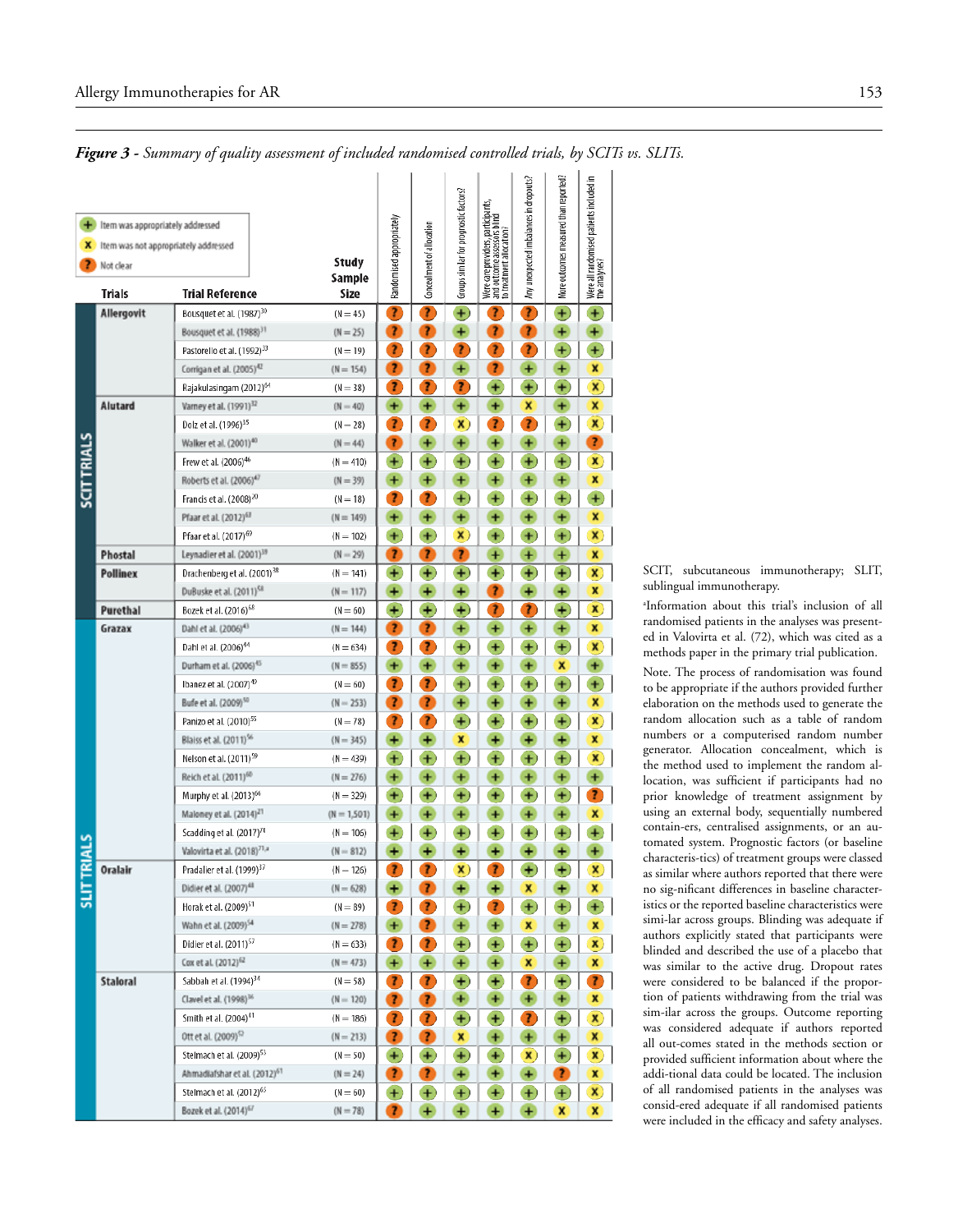(8/13), 50.0% of Oralair trials (3/6), 25.0% of Staloral trials (2/8), and no trials of Allergovit or Phostal (**figure 3**). Adequate concealment of treatment allocation was reported for 100% of Pollinex trials (2/2), 75.0% of Alutard trials (6/8), 61.5% of Grazax trials (8/13), 37.5% of Staloral trials (3/8), 16.7% of Oralair trials (1/6), and no trials of Allergovit or Phostal. Among SCIT studies, 47.1% (8/17) reported methods of randomisation in detail and 52.9% (9/17) adequately described concealment of treatment allocation; among SLIT trials, 48.1% (13/27) and 44.4% (12/27), respectively, appropriately addressed these measures. In general, studies published after 2009 more consistently used and/or reported methods of randomisation and allocation concealment than older studies (**figure 2**).

# *Similarity of baseline characteristics*

Baseline characteristics of treatment groups were classed as similar where authors reported that there were no significant differences in baseline characteristics or the reported baseline characteristics were similar across groups.

Overall, in 37 of 44 trials (84.1%), treatment and placebo groups had similar baseline characteristics. Baseline characteristics were similar between groups in a majority of trials for each treatment: Pollinex, 100% of trials (2/2); Purethal, 100% (1/1); Grazax, 92.3% (12/13); Staloral, 87.5% (7/8); Oralair, 83.3% (5/6); Alutard, 75.0% (6/8); Allergovit, 60% (3/5); and Phostal, 0. Among SCIT trials, 70.6% (12/17) had treatment groups with similar baseline characteristics, whereas 88.9% of SLIT trials (24/27) had treatment groups with similar baseline characteristics.

#### *Blinding of treatment allocation*

Blinding of treatment allocation was considered adequate if authors explicitly stated that participants were blinded and described the use of a placebo that was similar to the active drug. Although all trials were reported to be double blind, it was unclear whether subjects were blinded appropriately in 9 of 44 trials overall (20.5%). By treatment, 100% of Grazax trials (13/13), 100% of Staloral trials (8/8), 87.5% of Alutard trials (7/8), 66.7% of Oralair trials (4/6), 50% of the Pollinex trials (1/2), 20% of Allergovit trials (1/5), and the Phostal trial clearly reported on blinding procedures, whereas the Purethal trial did not. More SLIT trials (92.6%, 25/27) than SCIT trials (58.8%, 10/17) clearly reported on blinding procedures.

# *Unexpected imbalances in dropouts*

Dropout rates were considered to be balanced if the proportion of patients withdrawing from the trial was similar across treatment groups.

In 5 of 44 trials (11.4%), there were unexpected imbalances in dropouts between treatment groups, and this item was not clearly reported in 7 trials (15.9%). By treatment, 60.0% of Allergovit trials (3/5), 37.5% of Staloral trials (3/8), 50.0% of Oralair trials (3/6), 25.0% of Alutard trials (2/8), and the Purethal trial either included or did not clearly report on imbalances in dropouts. No such imbalances were included in any of the 13 Grazax trials, the 2 Pollinex trials, or the Phostal trial. Proportionally more SCIT trials (35.3%, 6/17) than SLIT trials (22.2%, 6/27) included or did not clearly report on imbalances in dropouts.

# *Evidence of outcomes assessed and not reported*

Outcome reporting was considered adequate if authors reported all outcomes stated in the methods section or provided sufficient information about where the additional data could be located. Overall, 2 of 44 trials (4.5%) did not report all outcomes assessed, and this was unclear in 1 trial (2.3%). All trials of Allergovit (5/5), Alutard (8/8), Pollinex (2/2), Oralair (6/6), and Phostal and Purethal (1 each) reported on all outcomes assessed, whereas 92.3% of Grazax trials (12/13) and 75.0% of Staloral trials (6/8) reported on all outcomes assessed. All 17 SCIT trials and 88.9% of SLIT trials (24/27) reported on all outcomes assessed.

# *Inclusion of all randomised patients in the analyses*

The inclusion of all randomised patients in the analyses was considered adequate if all randomised patients were included in the efficacy and safety analyses.

Overall, 10 of 44 trials (20.7%) included all randomised patients in the analyses. By treatment, 60% of Allergovit trials (3/5), 38.5% of Grazax trials (5/13), 16.7% of Oralair trials (1/6), and 12.5% of Alutard trials (1/8) included an all randomised patients in the analyses; none of the Staloral, Pollinex, Phostal, or Purethal trials included all randomised patitents in the analyses. Such analyses were included in 23.5% of SCIT trials (4/17) and 22.2% of SLIT trials (6/27).

#### **Discussion**

In this systematic literature review to assess the quality of 44 placebo-controlled trials of grass allergy AITs, only 3 trials, all Grazax studies, fulfilled all quality criteria in the modified NICE checklist. Consistent with previous findings that more recently conducted AIT trials are of better quality than older trials (22), our review found that more recent trials (published after 2009) were generally of better quality and reporting than older trials, both overall and for individual products. The trend towards improved quality over time is potentially a reflection of evolving standards for both trial design and reporting. More recent studies also tended to include larger sample sizes relative to older studies, both overall and for the individual products. Notably, 5 Grazax trials, 3 Oralair trials, and 1 Alutard trial each enrolled more than 400 subjects, and 1 of these Grazax trials included 1,501 subjects. Trials of SLIT products generally included larger sample sizes than SCIT trials.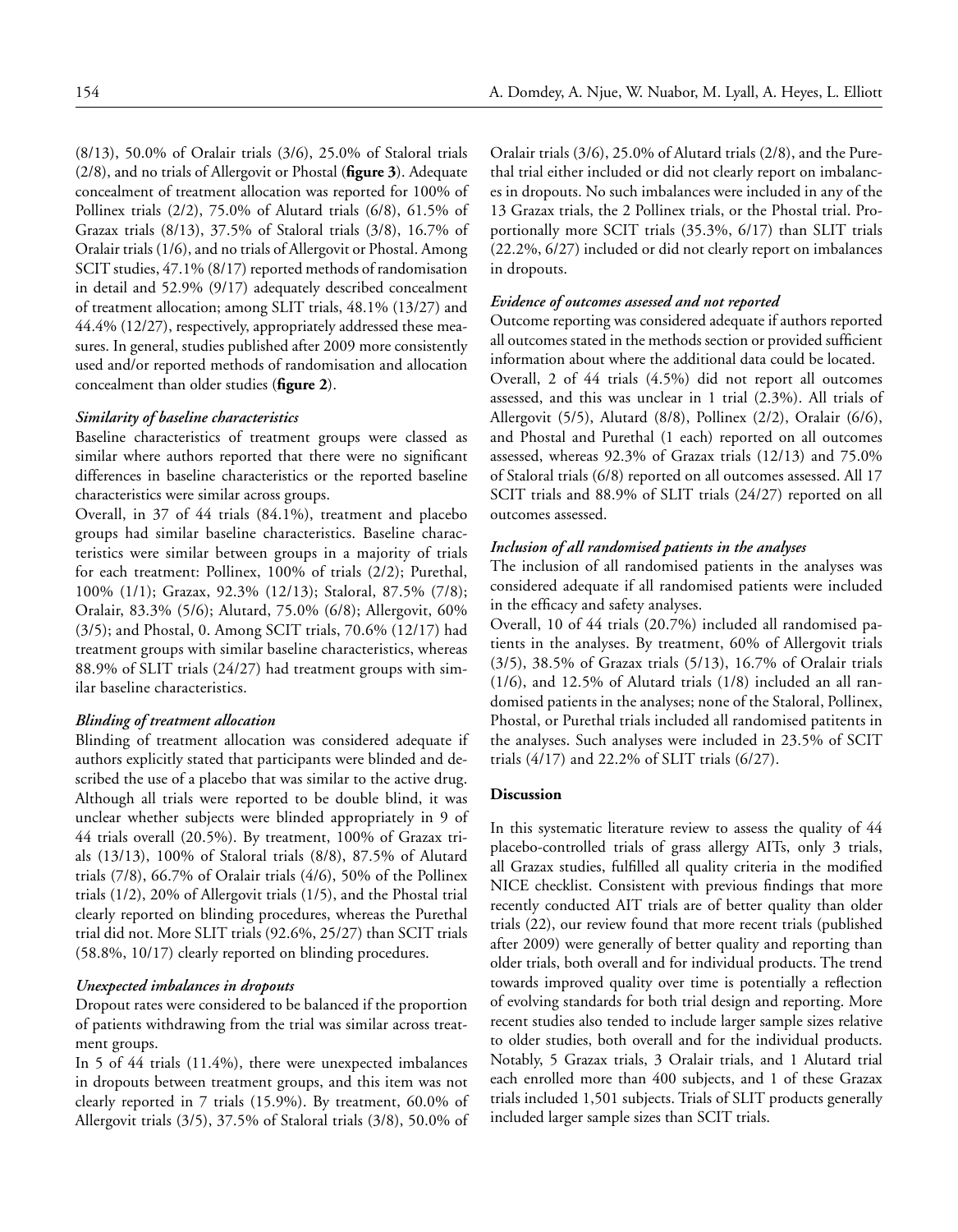Inconsistencies in the quality and reporting of trial methods were revealed when quality assessments were performed. Several trials reported that they were randomised, but only a few reported the methods used for randomisation, concealment of treatment allocation, inclusion of all randomised patients in the analyses, or handling of missing data. In particular, studies published after 2009 more consistently addressed randomisation and concealment of treatment allocation compared with older trials. In most trials, treatment groups had similar baseline characteristics. Although all trials were double blind, it was unclear whether blinding procedures were appropriate in approximately 20% of trials overall; more SLIT trials than SCIT trials clearly reported on blinding methods. Few trials overall, and proportionally more SCIT trials than SLIT trials, reported imbalances in dropouts between treatment groups. All SCIT trials and all but 3 SLIT trials reported on all outcomes assessed. Only a quarter of trials overall, and similar proportions of SCIT trials (approximately 24%) and SLIT trials (approximately 22%), included all randomised patients in the analyses. When studies were compared across the treatments reviewed, Grazax studies were of high quality relative to trials of other treatments, according to the quality assessments. Specifically, all Grazax trials included appropriate blinding methods and avoided unexpected imbalances in dropouts. In addition, 92% of Grazax trials reported on all outcomes assessed. Three Grazax trials appropriately addressed all 7 quality criteria. Although fewer trials of Alutard than of Grazax were identified (8 vs. 13), Alutard trials were also of good quality overall, with 87.5% of trials appropriately addressing 5 or more quality criteria.

The quality-assessment results from this study provide important context for the assessment of clinical endpoints and other outcomes in AIT. For example, previous research has explored the effects of SCIT versus SLIT for respiratory allergy. Although both SCIT and SLIT have been shown to be effective, SCIT is associated with a higher risk of life-threatening systemic reactions than SLIT (23). In contrast with SCIT, SLIT is suitable for at-home administration, is less painful and more convenient owing to a lack of injection, has a lower risk of anaphylaxis, has lower indirect costs, and has been shown to be cost saving relative to pharmacotherapy (15,24-26).

Physicians, patients, and payers considering AIT options for respiratory allergy should consider not only the attributes and outcomes of available treatments but also the robustness of the underlying evidence. Given the unique regulatory history of AIT products in Europe, some products have been registered or are in use that lack a solid evidence base. Nevertheless, evidentiary standards for AIT products are evolving, as can be observed from the AIT landscape in Germany. Guidelines on the use of AIT issued jointly by German, Austrian, and Swiss professional organizations in 2014 acknowledge that data from SCIT and SLIT trials differ in quality and scope and recommend prod-

uct-specific evaluations to inform treatment decisions (27). In conjunction with these guidelines, a summary of the currently available AIT products (including registration dates) and a separate summary of the evidence fulfilling defined quality criteria, including study quality, supporting the available products are issued every 6 months (28,29). The intent of these resources is to enhance transparency for AIT products to support the physicians in their guidelines-based therapy decisions. Whether other health care systems will adopt a similar focus on quality of evidence for AIT products remains to be seen.

Some strengths and limitations of this study must be considered when the results are interpreted. Studies were identified systematically using a comprehensive search strategy with no date limitations and were screened according to predefined inclusion and exclusion criteria. Study quality was assessed using an accepted, validated measure that has been used previously to assess the quality of AIT evidence (19). Nevertheless, there are some limitations associated with the quality-assessment method in that studies indicating that they fulfilled a particular quality-assessment item (e.g., randomisation) but did not clearly describe the methods used for that item were classified as "not clear." Such classifications reflect incomplete reporting of the trial, potentially in line with reporting standards that were in place when the trial was published, and not necessarily poor quality. In particular, 5 trials (3 of Allergovit, 1 of Alutard, and 1 of Staloral) were published before the first CONSORT statement was issued in 1996. Finally, only articles published in the English language were reviewed, and thus trials published in other languages are not reflected in the results.

#### **Conclusions**

Considering the historical perspective on and the evolving evidentiary standards for AIT trials, it is important to understand the quality of the existing clinical evidence. Although the results here are only for grass AIT, it is likely that similar results would be found for other AIT products. The marketing and use of AIT products in Europe and worldwide are heterogeneous and historically have been guided by expert clinical opinion rather than close regulatory oversight (9). The standards for clinical evidence for AITs have evolved in recent decades, however; accordingly, the quality of AIT trials has tended to improve over time, with more recent trials generally including higher numbers of patients and appropriately addressing more quality-assessment items than older studies. This SLR focused on the published data for registered grass AIT. Published evidence is of better quality or is more extensive for some of the reviewed treatments than others. In particular, numerous trials have been published for Grazax and Alutard, which were of good quality on the whole. In comparison, evidence was limited for Phostal and Purethal. Our results support previous recommendations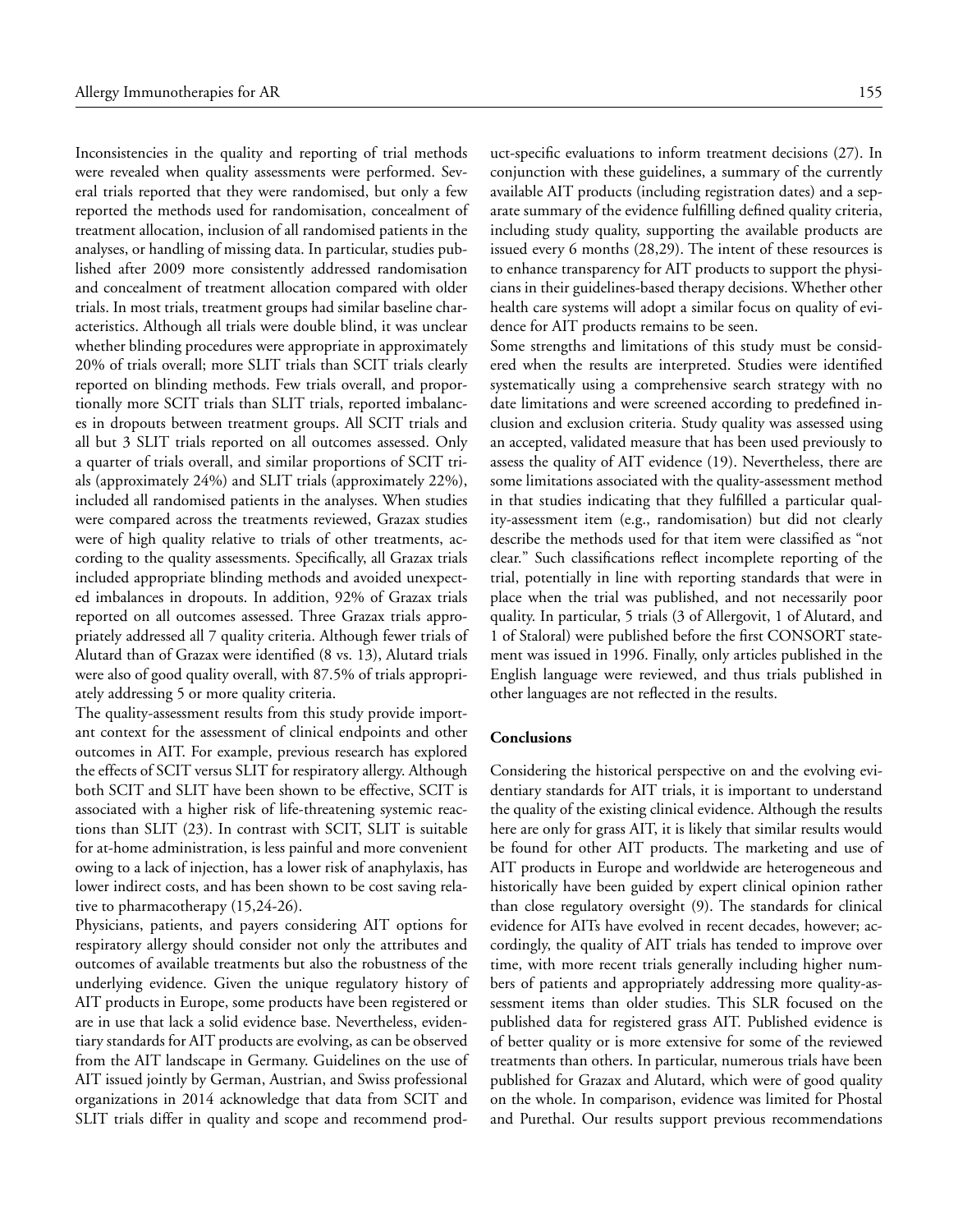that future trials in AIT should be robustly designed, in line with accepted quality metrics, and should consistently and completely report findings to aid their appraisal and interpretation (17,27). In particular, trials should use appropriate methods for randomisation, allocation concealment, blinding, inclusion of all randomised patients in the analyses, and accounting for missing data; should ensure balance between treatment groups in baseline characteristics and report on unexpected imbalances in dropouts; and should ensure reporting of all outcomes assessed. Evidence-based treatment decisions for AITs should rely on not only trial outcomes but also the quality of the evidence base.

# **Conflict of interest**

Annete Njue, Weyinmi Nuabor, Matthew Lyall, and Anne Heyes are salaried employees of RTI Health Solutions. Lisa Elliott is a salaried employee of ALK-Abelló. Anne Domdey was a salaried employee of ALK-Abelló when this research was conducted.

# **Funding**

This study was conducted under a research contract between RTI Health Solutions and ALK-Abelló and was funded by ALK-Abelló.

# **Acknowledgements**

Mary Levine of RTI Health Solutions provided overall project management for this study. Kate Lothman of RTI Health Solutions provided medical-writing assistance, which was funded by ALK-Abelló.

# **Author contributions**

Anne Domdey initiated the study, secured funding, designed the study, interpreted the data, and participated in writing the manuscript. Annete Njue designed the study, screened the articles, led and conducted the analyses, interpreted the data, and participated in writing the manuscript. Weyinmi Nuabor and Matthew Lyall screened the articles, conducted the analyses, interpreted the data, and participated in writing the manuscript. Anne Heyes provided study oversight, contributed to the study design and analyses, interpreted the data, and participated in writing the manuscript. Lisa Elliott secured funding, contributed to the study design, interpreted the data, and participated in writing the manuscript.

# **References**

1. Fiocchi A, Fox AT. Preventing progression of allergic rhinitis: the role of specific immunotherapy. Arch Dis Child Educ Pract Ed 2011; 96(3):91-100.

- 2. Feng CH, Miller MD, Simon RA. The united allergic airway: connections between allergic rhinitis, asthma, and chronic sinusitis. Am J Rhinol Allergy 2012; 26(3):187-190.
- 3. EFA. EFA book on respiratory allergies. European Federation of Allergy and Airways Diseases Patients Association; 2011. Available at: http://www.eaaci.org/resources/educational-tools/ books/1864-efa-book-on-respiratory-allergies.html. Accessed 4 March 2016.
- 4. Scadding G, Walker S. Poor asthma control?--then look up the nose. The importance of co-morbid rhinitis in patients with asthma. Prim Care Respir J 2012; 21(2):222-228.
- 5. Burgess JA, Walters EH, Byrnes GB, Matheson MC, Jenkins MA, Wharton CL, et al. Childhood allergic rhinitis predicts asthma incidence and persistence to middle age: a longitudinal study. J Allergy Clin Immunol 2007; 120(4):863-869.
- 6. Morjaria JB, Caruso M, Rosalia E, Russo C, Polosa R. Preventing progression of allergic rhinitis to asthma. Curr Allergy Asthma Rep 2014; 14(2):412.
- 7. Poddighe D, Licari A, Caimmi S, Marseglia GL. Sublingual immunotherapy for pediatric allergic rhinitis: the clinical evidence. World J Clin Pediatr 2016; 5(1):47-56.
- 8. Bousquet J, Khaltaev N, Cruz AA, Denburg J, Fokkens WJ, Togias A, et al. Allergic Rhinitis and Its Impact on Asthma (ARIA) 2008 update (in collaboration with the World Health Organization, GA(2)LEN and AllerGen). Allergy 2008; 63 Suppl 86:8-160.
- 9. Bonertz A, Roberts GC, Hoefnagel M, Timon M, Slater JE, Rabin RL, et al. Challenges in the implementation of EAACI guidelines on allergen immunotherapy: a global perspective on the regulation of allergen products. Allergy 2018; 73(1):64-76.
- 10. Kaul S, May S, Luttkopf D, Vieths S. Regulatory environment for allergen-specific immunotherapy. Allergy 2011; 66(6):753-764.
- 11. Larsen JN, Broge L, Jacobi H. Allergy immunotherapy: the future of allergy treatment. Drug Discov Today 2016; 21(1):26-37.
- 12. Bonini S. Regulatory aspects of allergen-specific immunotherapy: Europe sets the scene for a global approach. World Allergy Organ J 2012; 5(10):120-123.
- 13. McDonell AL, Wahn U, Demuth D, Richards C, Hawes C, Andreasen JN, et al. Allergy immunotherapy prescribing trends for grass pollen-induced allergic rhinitis in Germany: a retrospective cohort analysis. Allergy Asthma Clin Immunol 2015; 11(1):19.
- 14. Bachert C, Larche M, Bonini S, Canonica GW, Kundig T, Larenas-Linnemann D, et al. Allergen immunotherapy on the way to product-based evaluation-a WAO statement. World Allergy Organ J 2015; 8(1):29.
- 15. Makatsori M, Calderon MA. Sublingual allergen immunotherapy for respiratory allergies: what is new? Expert Rev Clin Immunol 2014; 10(12):1641-1647.
- 16. Brozek JL, Bousquet J, Baena-Cagnani CE, Bonini S, Canonica GW, Casale TB, et al. Allergic Rhinitis and Its Impact on Asthma (ARIA) guidelines: 2010 revision. J Allergy Clin Immunol 2010; 126(3):466-476.
- 17. Roberts G, Pfaar O, Akdis CA, Ansotegui IJ, Durham SR, Gerth van Wijk R, et al. EAACI guidelines on allergen immunotherapy: allergic rhinoconjunctivitis. Allergy 2018; 73(4):765-798.
- 18. CRD. CRD's guidance for undertaking reviews in health care. 2008. Available at: https://www.york.ac.uk/media/crd/Systematic\_Reviews.pdf. Accessed 30 April 2018.
- 19. Nelson H, Cartier S, Allen-Ramey F, Lawton S, Calderon MA. Network meta-analysis shows commercialized subcutaneous and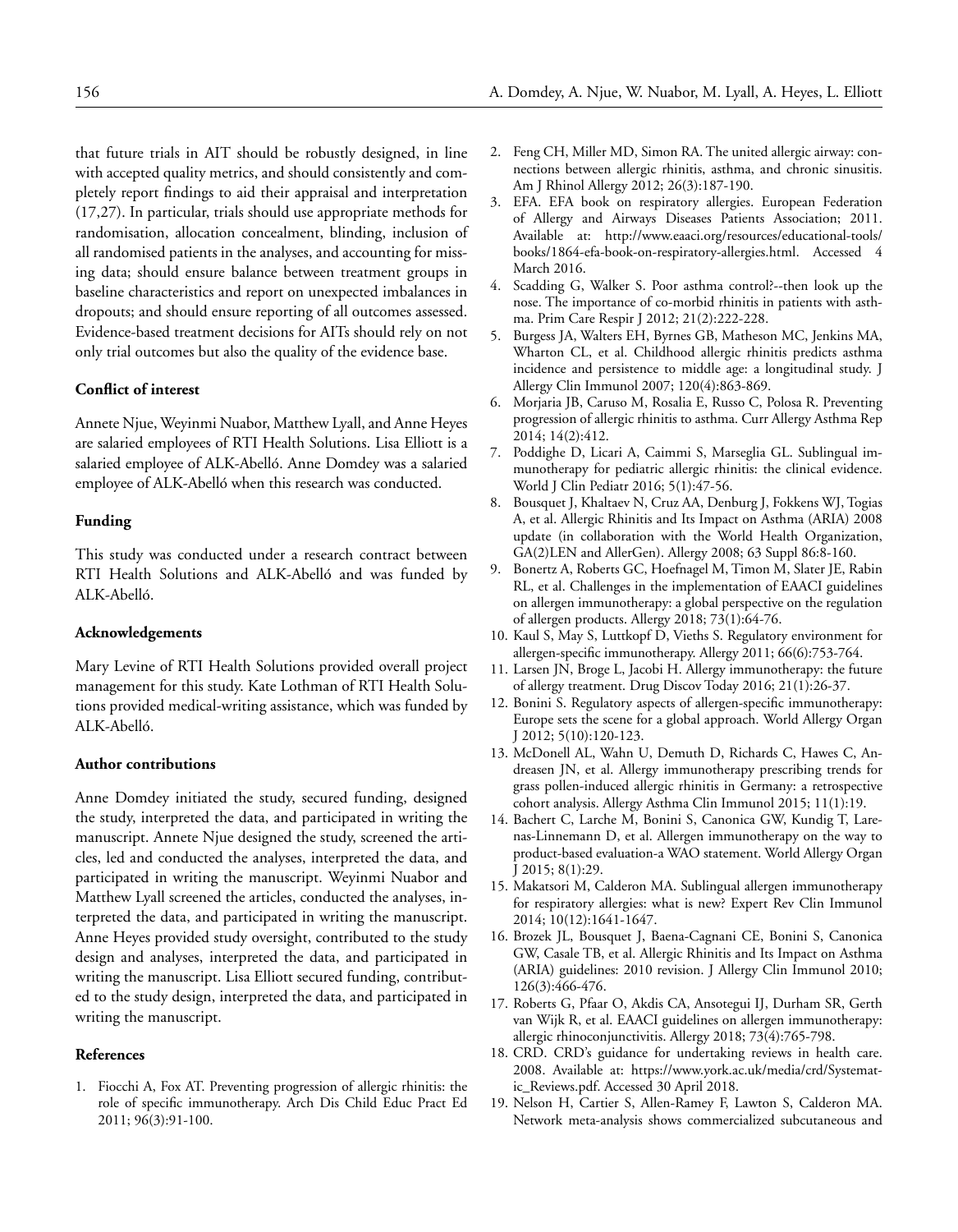sublingual grass products have comparable efficacy. J Allergy Clin Immunol Pract 2015; 3(2):256-266.e3.

- 20. Francis JN, James LK, Paraskevopoulos G, Wong C, Calderon MA, Durham SR, et al. Grass pollen immunotherapy: IL-10 induction and suppression of late responses precedes IgG4 inhibitory antibody activity. J Allergy Clin Immunol 2008; 121(5):1120-5.e2.
- 21. Maloney J, Bernstein DI, Nelson H, Creticos P, Hebert J, Noonan M, et al. Efficacy and safety of grass sublingual immunotherapy tablet, MK-7243: a large randomized controlled trial. Ann Allergy Asthma Immunol 2014; 112(2):146-153 e2.
- 22. Bousquet PJ, Calderon MA, Demoly P, Larenas D, Passalacqua G, Bachert C, et al. The Consolidated Standards of Reporting Trials (CONSORT) Statement applied to allergen-specific immunotherapy with inhalant allergens: a Global Allergy and Asthma European Network (GA(2)LEN) article. J Allergy Clin Immunol 2011; 127(1):49-56,e1-11.
- 23. Incorvaia C, Mauro M, Ridolo E. Sublingual immunotherapy for allergic rhinitis: where are we now? Immunotherapy 2015; 7(10):1105-1110.
- 24. Vadlamudi A, Shaker M. New developments in allergen immunotherapy. Curr Opin Pediatr 2015; 27(5):649-655.
- 25. Ronborg SM, Svendsen UG, Micheelsen JS, Ytte L, Andreasen JN, Ehlers L. Budget impact analysis of two immunotherapy products for treatment of grass pollen-induced allergic rhinoconjunctivitis. Clinicoecon Outcomes Res 2012; 4:253-260.
- 26. Domdey A, Grand TS, Elliot L, Tesch F, Schmitt J, Küster D. Costs and resource use in allergic rhinitis. Presented at the European Academy of Allergy and Clinical Immunology; 26-30 May 2018. Munich, Germany.
- 27. Pfaar O, Bachert C, Bufe A, Buhl R, Ebner C, Eng P, et al. Guideline on allergen-specific immunotherapy in IgE-mediated allergic diseases: S2k Guideline of the German Society for Allergology and Clinical Immunology (DGAKI), the Society for Pediatric Allergy and Environmental Medicine (GPA), the Medical Association of German Allergologists (AeDA), the Austrian Society for Allergy and Immunology (OGAI), the Swiss Society for Allergy and Immunology (SGAI), the German Society of Dermatology (DDG), the German Society of Oto- Rhino-Laryngology, Head and Neck Surgery (DGHNO-KHC), the German Society of Pediatrics and Adolescent Medicine (DGKJ), the Society for Pediatric Pneumology (GPP), the German Respiratory Society (DGP), the German Association of ENT Surgeons (BV-HNO), the Professional Federation of Paediatricians and Youth Doctors (BVKJ), the Federal Association of Pulmonologists (BDP) and the German Dermatologists Association (BVDD). Allergo J Int 2014; 23(8):282-319.
- 28. German Society for Allergology and Clinical Immunology. Präparate zur spez. Immuntherapie (D, 12-2018). December 2018. Available at: http://www.dgaki.de/wp-content/uploads/2014/11/ SIT-Produkte\_Studien\_Zulassung\_01-2017.pdf Accessed 18 March 2019.
- 29. German Society for Allergology and Clinical Immunology. Studien mit positivem Wirksamkeitsnachweis - Gräserpollen 12-2018. 2018. Available at: https://www.dgaki.de/leitlinien/s2k-leitliniesit/. Accessed 18 March 2019.
- 30. Bousquet J, Hejjaoui A, Skassa-Brociek W, Guerin B, Maasch HJ, Dhivert H, et al. Double-blind, placebo-controlled immunotherapy with mixed grass-pollen allergoids. I. Rush immunotherapy with allergoids and standardized orchard grass-pollen extract. J Allergy Clin Immunol 1987; 80(4):591-598.
- 31. Bousquet J, Maasch H, Martinot B, Hejjaoui A, Wahl R, Michel FB. Double-blind, placebo-controlled immunotherapy with mixed grass-pollen allergoids. II. Comparison between parameters assessing the efficacy of immunotherapy. J Allergy Clin Immunol 1988; 82(3 Pt 1):439-446.
- 32. Varney VA, Gaga M, Frew AJ, Aber VR, Kay AB, Durham SR. Usefulness of immunotherapy in patients with severe summer hay fever uncontrolled by antiallergic drugs. BMJ 1991; 302(6771):265- 269.
- 33. Pastorello EA, Pravettoni V, Incorvaia C, Mambretti M, Franck E, Wahl R, et al. Clinical and immunological effects of immunotherapy with alum-absorbed grass allergoid in grass-pollen-induced hay fever. Allergy 1992; 47(4 Pt 1):281-290.
- 34. Sabbah A, Hassoun S, Le Sellin J, Andre C, Sicard H. A double-blind, placebo-controlled trial by the sublingual route of immunotherapy with a standardized grass pollen extract. Allergy 1994; 49(5):309-313.
- 35. Dolz I, Martinez-Cocera C, Bartolome JM, Cimarra M. A double-blind, placebo-controlled study of immunotherapy with grass-pollen extract Alutard SQ during a 3-year period with initial rush immunotherapy. Allergy 1996; 51(7):489-500.
- 36. Clavel R, Bousquet J, Andre C. Clinical efficacy of sublingual-swallow immunotherapy: a double-blind, placebo-controlled trial of a standardized five-grass-pollen extract in rhinitis. Allergy 1998; 53(5):493-498.
- 37. Pradalier A, Basset D, Claudel A, Couturier P, Wessel F, Galvain S, et al. Sublingual-swallow immunotherapy (SLIT) with a standardized five-grass-pollen extract (drops and sublingual tablets) versus placebo in seasonal rhinitis. Allergy 1999; 54(8):819-828.
- 38. Drachenberg KJ, Wheeler AW, Stuebner P, Horak F. A well-tolerated grass pollen-specific allergy vaccine containing a novel adjuvant, monophosphoryl lipid A, reduces allergic symptoms after only four preseasonal injections. Allergy 2001; 56(6):498-505.
- 39. Leynadier F, Banoun L, Dollois B, Terrier P, Epstein M, Guinnepain MT, et al. Immunotherapy with a calcium phosphate-adsorbed five-grass-pollen extract in seasonal rhinoconjunctivitis: a double-blind, placebo-controlled study. Clin Exp Allergy 2001; 31(7):988-996.
- 40. Walker SM, Pajno GB, Lima MT, Wilson DR, Durham SR. Grass pollen immunotherapy for seasonal rhinitis and asthma: a randomized, controlled trial. J Allergy Clin Immunol 2001; 107(1):87-93.
- 41. Smith H, White P, Annila I, Poole J, Andre C, Frew A. Randomized controlled trial of high-dose sublingual immunotherapy to treat seasonal allergic rhinitis. J Allergy Clin Immunol 2004; 114(4):831-837.
- 42. Corrigan CJ, Kettner J, Doemer C, Cromwell O, Narkus A, Study G. Efficacy and safety of preseasonal-specific immunotherapy with an aluminium-adsorbed six-grass pollen allergoid. Allergy 2005; 60(6):801-807.
- 43. Dahl R, Stender A, Rak S. Specific immunotherapy with SQ standardized grass allergen tablets in asthmatics with rhinoconjunctivitis. Allergy 2006; 61(2):185-190.
- 44. Dahl R, Kapp A, Colombo G, de Monchy JG, Rak S, Emminger W, et al. Efficacy and safety of sublingual immunotherapy with grass allergen tablets for seasonal allergic rhinoconjunctivitis. J Allergy Clin Immunol 2006; 118(2):434-440.
- 45. Durham SR, Yang WH, Pedersen MR, Johansen N, Rak S. Sublingual immunotherapy with once-daily grass allergen tablets: a ran-